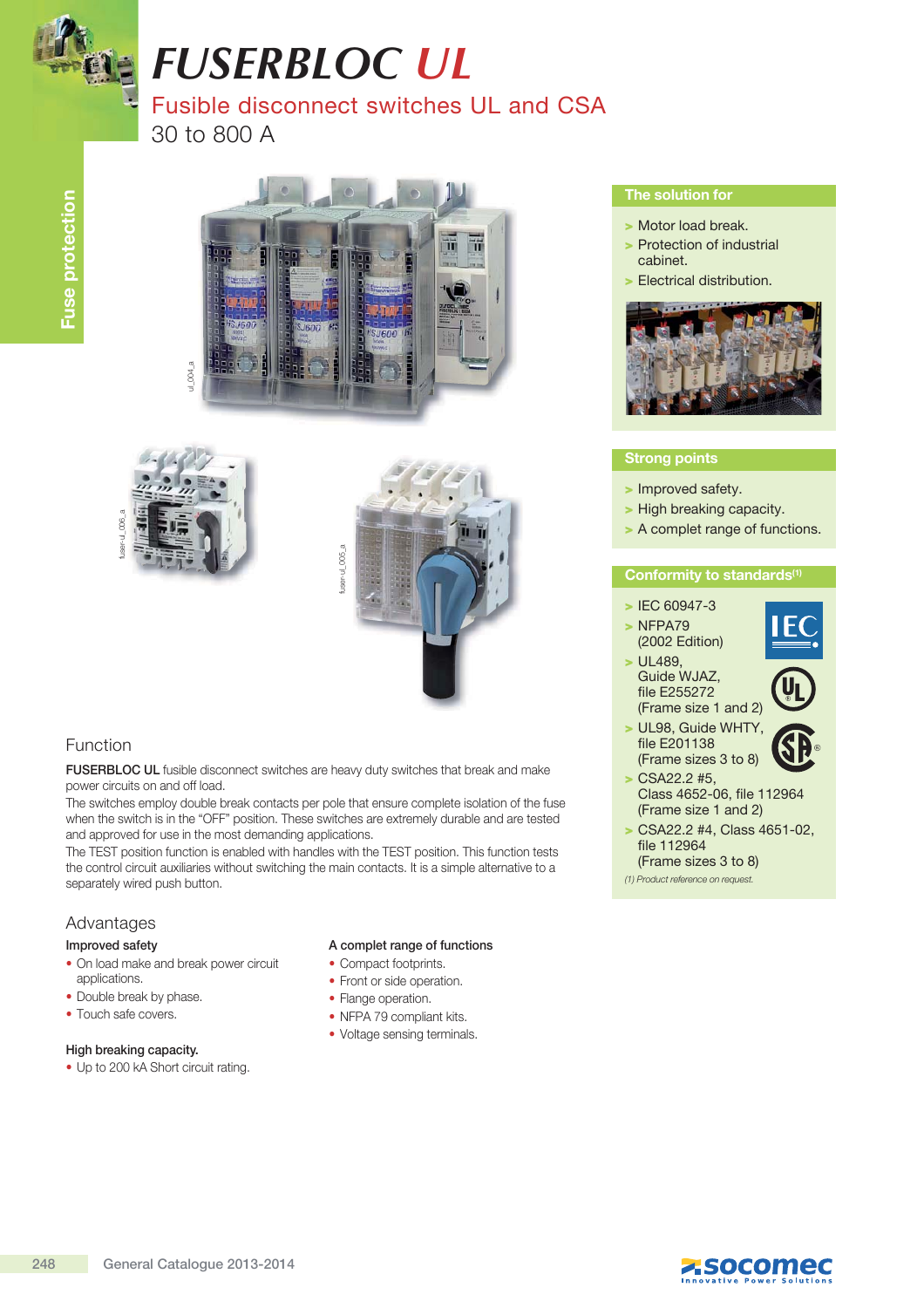# *FUSERBLOC UL* Fusible disconnect switches UL and CSA 30 to 800 A

# **References**

| <b>Fusible disconnect</b> |  |  |
|---------------------------|--|--|
|                           |  |  |

| Rating (A)<br><b>Fuses</b><br><b>Frame size</b> | No. of poles              | Switch body | <b>Direct handle</b>      | Front external<br>handle                                                                                                                                                        | side handle                                                                                          | External right Shaft external<br>handle                                                                                  | NFPA79 kit | U type<br>auxiliary<br>contacts                        | <b>Terminal</b><br>shrouds |
|-------------------------------------------------|---------------------------|-------------|---------------------------|---------------------------------------------------------------------------------------------------------------------------------------------------------------------------------|------------------------------------------------------------------------------------------------------|--------------------------------------------------------------------------------------------------------------------------|------------|--------------------------------------------------------|----------------------------|
| <b>CD 30 A</b><br>CC<br>$\mathbf{1}$            | 3P                        | 3710 3003   | <b>Black</b><br>3729 4012 | S0 type<br>Black IP65<br>$\vert$ - 0<br>1, 3R, 12<br>1493 0111<br>4, 4X<br>149D 0111<br>S1 type<br>Black IP65<br>$I - 0$<br>1, 3R, 12<br>141F 2111<br>4,4X<br>141D 2111         |                                                                                                      | S0 type<br>200 mm<br>7.9 inches<br>1405 0620<br>320 mm<br>12.6 inches<br>1405 0632<br>400 mm<br>15.7 inches<br>1405 0640 | 3729 4532  | 1 contact NC<br>3999 0701<br>1 contact NO<br>3999 0702 |                            |
|                                                 | 3 P + switched<br>neutral | 3710 4003   |                           |                                                                                                                                                                                 |                                                                                                      |                                                                                                                          |            |                                                        |                            |
|                                                 | $3P + solid$<br>neutral   | 3710 5003   |                           |                                                                                                                                                                                 |                                                                                                      |                                                                                                                          |            |                                                        |                            |
| <b>CD 30 A</b><br>J<br>$\overline{2}$           | 3P                        | 3710 3004   | 3729 4014                 |                                                                                                                                                                                 |                                                                                                      | S1 type<br>200 mm<br>7.9 inches<br>1401 0520                                                                             |            |                                                        |                            |
|                                                 | 3 P + switched<br>neutral | 3710 4004   |                           |                                                                                                                                                                                 |                                                                                                      | 320 mm<br>12.6 inches<br>1401 0532<br>400 mm<br>15.7 inches<br>1401 0540                                                 |            |                                                        |                            |
|                                                 | $3P + solid$<br>neutral   | 3710 5004   |                           |                                                                                                                                                                                 |                                                                                                      |                                                                                                                          |            |                                                        | standard                   |
| 30 A<br>J<br>$\overline{4}$                     | 2P                        | 3861 2004   | <b>Black</b><br>3629 7910 | S1 type<br><b>Black</b><br>$I - 0$<br>1, 3R, 12<br>Defeatable<br>141F 2111<br>$I - 0$<br>4, 4X<br>Defeatable<br>141D 2111<br>$I - 0 - Test$<br>4, 4X<br>Defeatable<br>141D 2115 | S1 type<br>Black I - 0 4, 4X<br>141H 6111<br>S1 type<br>Red / yellow<br>$I - 0$<br>4, 4X<br>141 6111 | S1 type<br>200 mm<br>7.9 inches<br>1400 1020<br>320 mm<br>12.6 inches<br>1400 1032                                       | 3729 7540  |                                                        |                            |
|                                                 | 3P                        | 3861 3004   |                           |                                                                                                                                                                                 |                                                                                                      |                                                                                                                          |            |                                                        |                            |
|                                                 | 4P                        | 3861 6004   |                           |                                                                                                                                                                                 |                                                                                                      |                                                                                                                          |            |                                                        |                            |
| 60 A<br>J<br>$\overline{4}$                     | 2P                        | 3861 2005   |                           |                                                                                                                                                                                 |                                                                                                      |                                                                                                                          |            |                                                        |                            |
|                                                 | 3P                        | 3861 3005   |                           |                                                                                                                                                                                 |                                                                                                      |                                                                                                                          |            |                                                        |                            |
|                                                 | 4 P                       | 3861 6005   |                           |                                                                                                                                                                                 |                                                                                                      |                                                                                                                          |            |                                                        |                            |